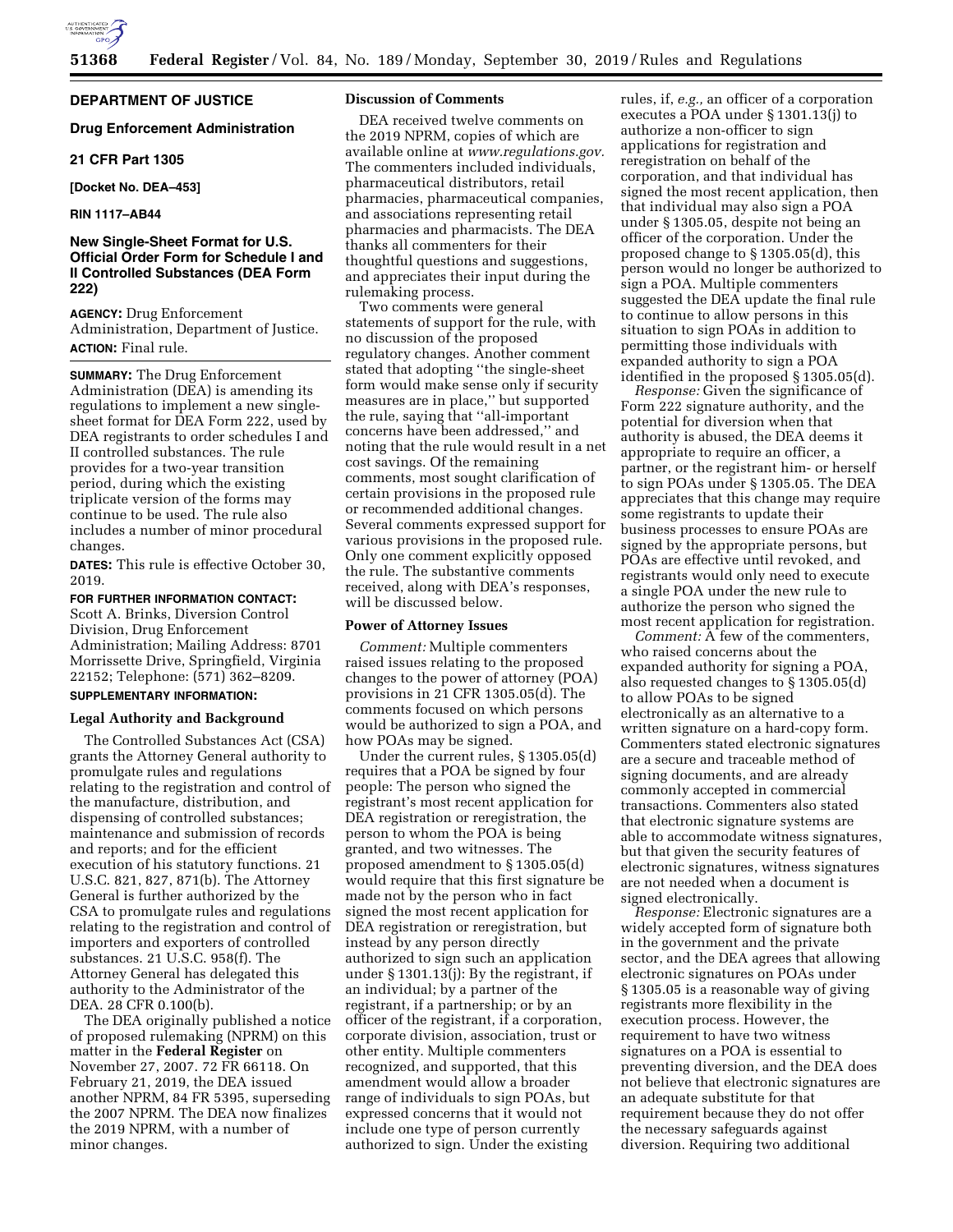parties to confirm the validity of a POA significantly reduces the risk of a fraudulent POA being used to divert controlled substances, or otherwise disrupt the closed system of distribution. Therefore, the witness requirement will be kept in place, but witnesses may sign a POA electronically, if the electronic signature technology used has this capability. This final rule adds § 1305.05(f) to explicitly allow electronic signatures for POAs, but does not make any changes to the witness signature requirement. This final rule also includes some nonsubstantive changes to that section to improve clarity.

#### **Anonymous Comment**

*Comment:* An anonymous commenter stated that the proposed rule conflicts with the requirements of 21 U.S.C. 828(d)(1) as it requires purchasers to make a copy of a submitted order form ''on a form provided by the [A]ttorney [G]eneral.'' The commenter stated that DEA should petition Congress to change section 828 before the DEA changes the triplicate form to a single-sheet form. This commenter also stated that, with the DEA no longer providing forms to be used to create copies, the rule would impose costs on registrants, not reduce their costs.

*Response:* The DEA does not interpret the provisions of 21 U.S.C. 828(d)(1) to preclude the single-sheet framework proposed in the NPRM. The language of section 828(d)(1) is broad enough to allow for regulations permitting registrants to create a photocopy of a Form 222, or indeed to create an electronic copy and not retain any paper form at all. Section 828(d)(1) only states that the Attorney General (delegated to the Administrator of the DEA) must issue order forms pursuant to 21 U.S.C. 828(a) and (c)(2). Section 828(c)(2) requires distributors of controlled substances in schedule I or II to use a form issued by the Administrator and ''make or cause to be made a duplicate thereof'' on such form. The DEA interprets section 828(d)(1) to mean that the distributor must make a copy; it does not mean that the issued form itself must be a form with carbon copies. Therefore, the DEA does not interpret the proposed rule's change to the Form 222 to necessitate any changes to section 828.

Regarding the economic impact of the rule, while it does impose certain costs on affected registrants, the DEA estimates it will result in a net cost savings for purchasers, dispensing suppliers, and non-dispensing suppliers of between \$312 and \$336 per entity per year.1

# **Comment by Healthcare Distribution Alliance (HDA)**

*Comment:* HDA noted that § 1305.13(a) as amended in the proposed rule is not explicit as to when the purchaser must make a copy of the Form 222. HDA stated that they believe the DEA's intent was for the purchaser to make a copy before submitting the form to a supplier, and that they support the provision under that reading.

*Response:* HDA is correct that under the proposed rule, a purchaser would be required to make a copy of the original Form 222 before submitting it to a supplier. Since the supplier would retain the original for its records, the purchaser would not have an opportunity to create a copy after submitting the original to the supplier. The regulatory text in § 1305.13(a) has been updated in this final rule to make this requirement explicit.

*Comment:* HDA also recommended updating § 1305.13(b) to not require suppliers that are required to report acquisition/disposition transactions to the Automation of Reports and Consolidated Orders System (ARCOS) to create a copy of the original Form 222. As drafted in the proposed rule, § 1305.13(b) required suppliers to ''record on the original and a copy their DEA registration number'' and other information, regardless of whether the supplier needed to submit a copy of the form to the DEA. By removing ''and a copy'' from this section, only suppliers who do not report to ARCOS would be required to create a copy of the original, per proposed § 1305.13(d).

*Response:* The DEA agrees that removing ''and a copy'' from § 1305.13(b) would help clarify that ARCOS-reporting suppliers are not required to make a copy of the original Form 222. This final rule updates § 1305.13(b) accordingly.

*Comment:* Relatedly, HDA commented that while the proposed rule specified that purchasers would be permitted to make an electronic copy of a Form 222 to keep for their records, the proposed rule did not explicitly state whether suppliers could retain the original Form 222 in an electronic form, instead of the paper original itself. HDA suggested the DEA clarify this issue, and allow suppliers to retain the original Form 222 in an electronic form.

*Response:* The proposed rule was clear that under the proposed changes to § 1305.13, suppliers would be required to retain the original of a Form 222, and could not fulfill their recordkeeping responsibilities by retaining a copy, whether paper or electronic. HDA's comment suggests allowing suppliers to retain the original Form 222 ''in an electronic form,'' but this amounts to nothing more than creating an electronic copy. The original form is on paper, and so the only way to retain the original is to retain that same paper form. The new single-sheet Form 222 is designed with multiple security features that would not be preserved in a copy, paper or electronic. Retaining the original forms and making them available for inspection is necessary in order to maintain the closed system of distribution and to prevent diversion. Since the DEA is not changing the requirement that suppliers must retain the original Form 222 for their records, and may not retain a copy, whether paper or electronic, no changes have been made to this provision in this final rule.

*Comment:* HDA's comment also included a suggestion to increase the number of order lines on the form, provided that this could be done without reducing legibility or requiring the form to be larger than 8.5″ x 11″, and recommended the DEA coordinate with the Food and Drug Administration (FDA) to ensure the single-sheet Form 222 can accommodate any changes to the National Drug Code (NDC) format currently being considered.

*Response:* The new form will include 20 order lines, double the previous number, and will fit on a standard 8.5″ x 11″ sheet. The DEA is aware of the pending changes to the NDC format, and, although no changes are being made to the NDC field on the new Form 222, the DEA will be monitoring the FDA's rulemaking on the matter, and will update the Form 222 as necessary in the future. Based on the current state of that rulemaking, any changes to the NDC format would only require minor modifications to the single-sheet Form 222.

*Comment:* Finally, HDA offered a number of comments related to the electronic Controlled Substances Ordering System (CSOS).

*Response:* While the DEA appreciates these comments, changes to CSOS are outside the scope of this rulemaking.

#### **Comment by CVS Health**

*Comment:* CVS Health commented that the DEA should further explain the procedure in 21 CFR 1305.11(c) for signing and dating an electronic requisition for new Form 222, and clarify that signing and dating is not

<sup>1</sup>More information about the economic impact of this rule can be found in the Regulatory Flexibility Act section, below.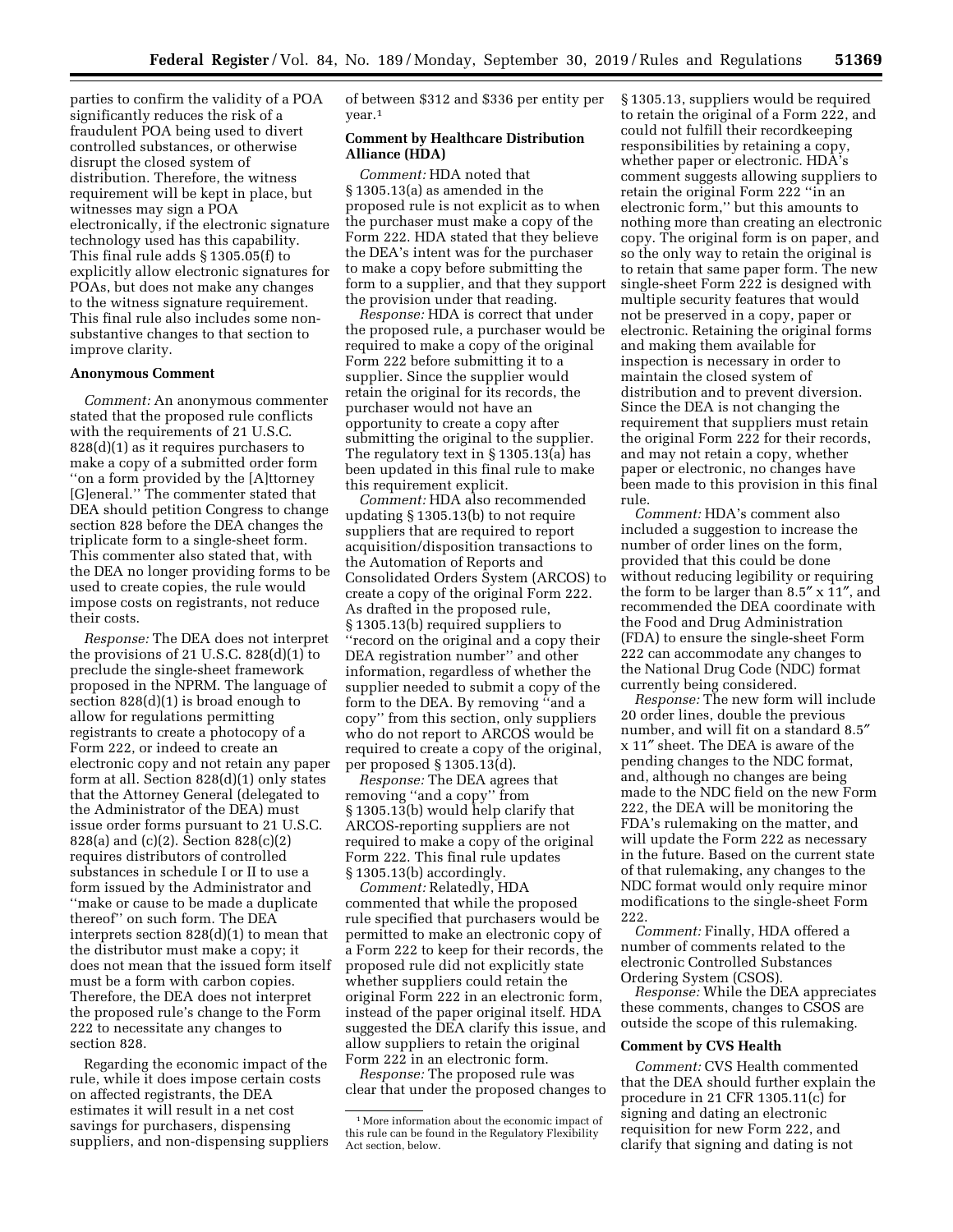required for electronic requisition requests, but that registrants instead must comply with DEA requirements for using the DEA secured network connection.

*Response:* CVS Health is correct that registrants are not required to sign or date electronic requisition requests made through a DEA secured network connection. Nor are registrants required to provide their address on such requests. Section 1305.11(c) has been updated in this final rule to reflect this.

*Comment:* CVS Health further suggested that, in the regulatory text of the final rule, the DEA explicitly state that purchasers are permitted to retain their copies of Forms 222 as electronic scanned images.

*Response:* The DEA agrees an explicit statement authorizing purchasers to retain electronic copies of Forms 222 would improve clarity, and § 1305.13(a) has been updated in this final rule to include such a statement.

*Comment:* CVS Health also asked how purchasers should record the number of containers and date received from the supplier, if the purchaser has retained an electronic copy of the order form, noting that printing out the electronic copy, filling it out with the receipt information, and rescanning it is a somewhat inefficient process. CVS Health suggested adding a provision to the final rule allowing purchasers to create an electronic file with the receipt information and ''electronically link'' this file to the electronic copy of the Form 222, provided that the information is readily retrievable upon request.

*Response:* The DEA appreciates that some registrants' records systems may process order forms in this way, or in a way that poses a similar inefficiency. However, creating a separate file for order receipt data would significantly complicate the inspection process. With double the number of records for DEA investigators to review during an inspection, this would add additional complexity, and consequently time and expense, to the enforcement process, and risk increasing diversion. Therefore, although requiring the order receipt data to be entered onto the copy of the Form 222 may, in some cases, require purchasers to take additional steps when processing the order, the DEA deems this necessary to prevent diversion and protect the public health and safety.

*Comment:* Finally, CVS Health recommended updating § 1305.17(c) to clarify that the requirement to maintain Forms 222 separately from all other records does not apply when a purchaser stores its copy of a form electronically.

*Response:* Given the nature of electronic records systems, the DEA agrees that electronic copies of Forms 222 do not need to be stored on a different server or electronic system from a registrant's other records. The requirement to store Forms 222 separately from all other records may be met, for electronic copies, by storing them in such a way that they can be readily retrieved separately from all other records. Purchasers must be able, during an inspection or upon other DEA requests, to readily retrieve their electronic copies of Forms 222, with any related statements or other documents, and without any other records. Section 1305.17(e) has been added in this final rule to make this requirement clear.

#### **Comment by Costco**

*Comment:* As discussed above, Costco requested changes to § 1305.05(d) to allow POAs to be signed electronically, and to not require witness signatures when a POA is signed electronically.

*Response:* As discussed above, this final rule adds a provision allowing a POA under § 1305.05 to be signed electronically, but retains the requirement that such POAs be signed by two witnesses.

## **Comment by National Association of Chain Drug Stores (NACDS)**

*Comment:* NACDS' comment discussed the POA provisions of the proposed rule, but also requested that the final rule allow pharmacies to continue to requisition Forms 222 using Form 222a. NACDS indicated this would be helpful in situations where pharmacies need more forms than allotted or when there is a need beyond the normal demand. NACDS stated that this method of requisition would be in addition to those specified in the proposed rule.

*Response:* While the DEA appreciates the importance of offering registrants multiple options for requisitioning Forms 222, Form 222a has been out of use for some time. The requisition options in the proposed rule—through a DEA secured network connection, by contacting any Division Office, or by contacting the Registration Section through the customer service center should be sufficiently broad to accommodate the vast majority of registrants, without requiring the time and expense of maintaining an outdated form.

#### **Comment by Novartis**

*Comment:* After briefly touching on the POA issues discussed above, Novartis' comment asked how many forms could be requisitioned per

registration type, and whether there would be a particular data source (*e.g.,*  ARCOS) that would be used to determine that number based on business activity.

*Response:* Currently, registrants are asked to provide a written explanation of need if the number of Forms 222 requested in a given requisition request exceeds a particular number (not made public, for security reasons), unique to each business activity. The proposed rule did not include any changes to the default numbers for each business activity, or how a registrant's business activity is determined for these purposes. This final rule does not make any changes to these policies either, and under the new rules registrants may continue to requisition Forms 222 in the same numbers as under current practice. Registrants will still be asked to provide a written explanation when more than the default number of forms is requested.

*Comment:* Novartis also asked whether the proposed rule would include any change to how Forms 222 are ordered in bulk, and if so, what the new procedure would be.

*Response:* The proposed rule included no substantive changes to the bulk ordering process. The rule gave three ways to requisition order forms through a DEA secured network connection, by contacting any Division Office, or by contacting the Registration Section through the customer service center—but registrants will provide the same information in the same format as under existing practice.

*Comment:* Novartis sought additional information on the details of the new form, specifically: Whether it would be printed on color paper or in color ink; if so, whether a black and white copy would satisfy the purchaser's recordkeeping requirements; what type of paper stock the form would be printed on; and whether a sample of the new form would be made available to registrants. Novartis stated that registrants using electronic ordering systems will need time to update their systems before adopting the new singlesheet form. Novartis stated it would take six to eight months to update its own system.

*Response:* The new Form 222 will be printed in color on white 8.5″ x 11″, 24 pound paper stock. A black and white copy of the form is sufficient to meet the purchaser's recordkeeping obligations. A sample of the new form can be obtained by request, using the contact information first provided above, and is included in the information collection request associated with this rulemaking, available on *[www.reginfo.gov](http://www.reginfo.gov)* under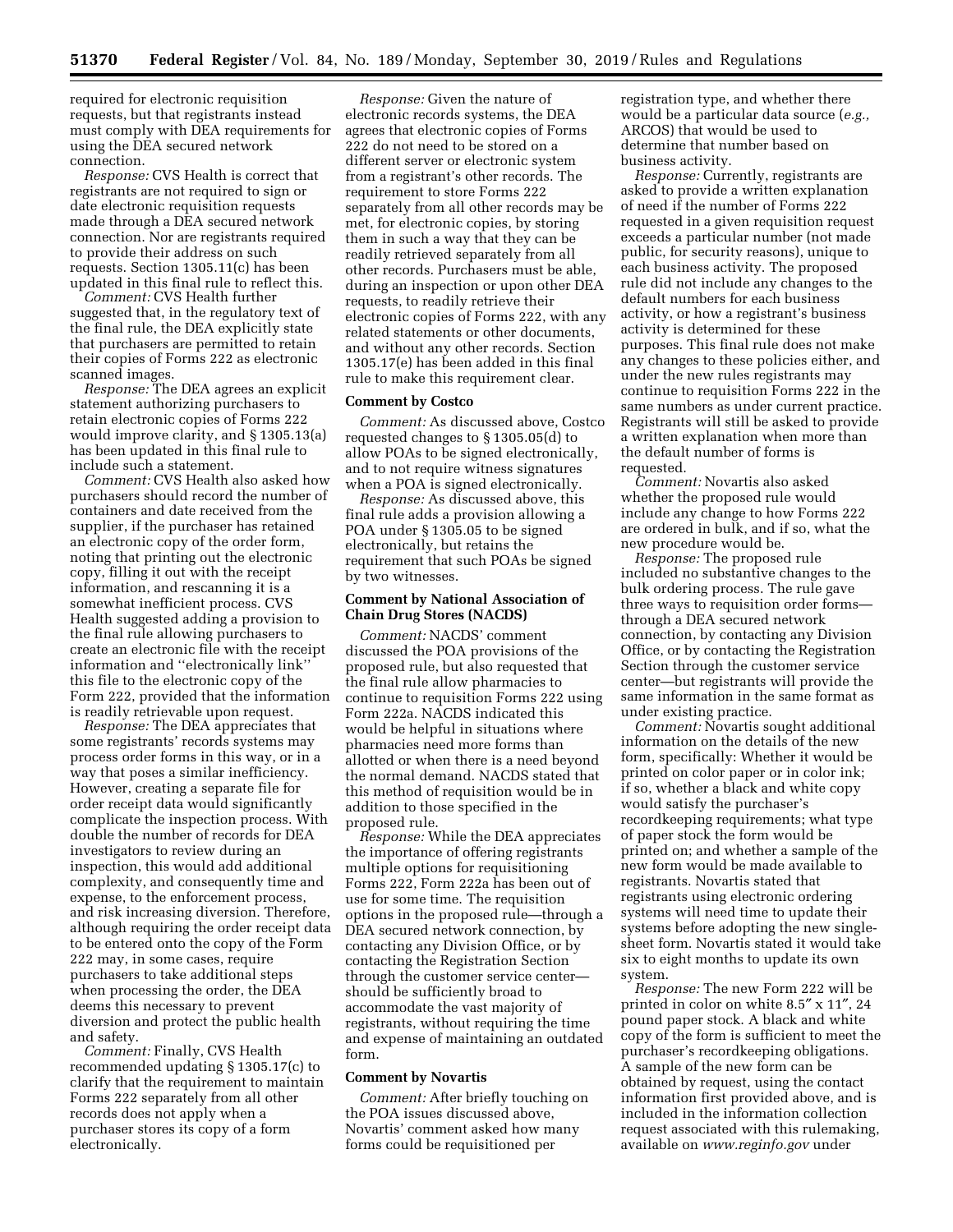Office of Management and Budget (OMB) Control Number 1117–0010. With respect to registrants needing to update their electronic ordering systems to accommodate the new single-sheet format, the DEA appreciates that it will take time to implement the necessary changes; this is why the proposed rule included a two-year transition period. Registrants may continue to use existing stocks of triplicate Forms 222 while they update their ordering systems, to avoid any disruptions.

# **Comment by Kroger Health**

*Comment:* As discussed above, Kroger Health suggested the DEA update § 1305.05(d) to expand the range of people authorized to sign a POA. Kroger Health also suggested changes to § 1305.05 to allow POAs to be signed electronically, and to not require witness signatures when a POA is signed electronically.

*Response:* As discussed above, this final rule retains the requirement that POAs under § 1305.05 be signed by an officer, a partner, or the registrant himor herself, and does not expand this provision to include the person who signed the most recent application for registration. Additionally, this final rule adds a provision allowing a POA under § 1305.05 to be signed electronically, but retains the requirement that such POAs be signed by two witnesses.

#### **Comment by Janssen**

*Comment:* As discussed above, Janssen suggested the DEA update § 1305.05(d) to expand the range of people authorized to sign a POA.

*Response:* As discussed above, this final rule retains the requirement that POAs under § 1305.05 be signed by an officer, a partner, or the registrant himor herself, and does not expand this provision to include the person who signed the most recent application for registration.

## **Comment by American Pharmacists Association (APhA)**

*Comment:* APhA sought clarification whether the handling and recordkeeping for triplicate Forms 222 during the transition period would remain the same as under the current rules, or if any of the proposed changes would apply.

*Response:* In general, for triplicate forms used during the transition period, registrants should continue to use the same handling and recordkeeping procedures they use under the existing rules. The provisions in § 1305.20 are the specific requirements applicable to the use of triplicate Forms 222 during the transition period, and are largely

duplicative of the existing rules governing the use of triplicate forms. However, when § 1305.20 is silent as to a particular requirement included in other sections of part 1305, those other sections are controlling. For example, the requirements for signing POAs in § 1305.05 are not superseded by any provision in § 1305.20; therefore, the new rules for who may sign a POA, and how, are applicable to the use of triplicate Forms 222 during the transition period.

*Comment:* APhA recommended the DEA coordinate with the FDA to accommodate any changes to the NDC format.

*Response:* As previously discussed, the DEA is monitoring FDA's rulemaking on this matter, and will update the new single-sheet Form 222 as needed in the future.

*Comment:* APhA stated that the proposed rule would require purchasers to ''make a copy (photocopy or scan)'' of executed Forms 222 for their records, and would similarly allow ''dispensing suppliers'' to submit a copy of Form 222 to the DEA by fax or email. However, APhA noted that there were other methods of creating an electronic copies besides scanning. APhA encouraged the DEA to clarify that purchasers and suppliers would not be arbitrarily restricted in how they can create an electronic copy of Forms 222, and that capturing an image of a form using, *e.g.,*  a smartphone, would be deemed to meet the recordkeeping requirements of the rule.

*Response:* The DEA agrees registrants should be permitted to make an electronic copy of Forms 222 in any reasonable method, and the regulatory text in the proposed rule did not indicate otherwise. Photocopying and scanning were given in the preamble as two possible methods of creating a copy, but are not the only methods that would be allowed. The proposed changes to the regulatory text in § 1305.13(a) did not restrict registrants to only photocopying or scanning, so no changes are needed in the final rule to give registrants the flexibility APhA suggested.

Also, as is discussed below, the DEA is removing fax as an option for submitting copies of Forms 222 to the DEA. The DEA believes the cost of providing this submission option would outweigh the marginal benefit to the few registrants who would submit copies by fax.

*Comment:* Finally, APhA stated it approves of the DEA's decision to allow purchasers to retain either the original of the single-sheet Form 222 or a ''readily retrievable'' copy of the form

for their records. APhA stated this flexibility would be more efficient and reduce costs, and encouraged the DEA to keep this provision in the final rule.

*Response:* The terms of the proposed rule would not allow purchasers to retain the original of a Form 222 for their records, and the DEA is not updating these terms in this final rule to allow purchasers to do so. As the proposed amendments to § 1305.13(a) clearly stated, the original of the singlesheet Form 222 must be submitted to the supplier. The purchaser must create a copy of the original form and retain the copy for its records. The purchaser does not have the option of retaining the original. The proposed amendments to § 1305.13(d) clearly stated that suppliers must keep the original of the Form 222 on file. The preamble to the proposed rule also made clear that purchasers would make and retain a copy of the Form 222, and suppliers would retain the original.2 These requirements have not been changed in this final rule, and therefore no changes to the relevant regulatory text have been made.

# **Changes in the Final Rule**

This final rule makes a number of substantive changes to the provisions of the proposed rule, as well as some nonsubstantive corrections and style edits to improve clarity. Regulatory text referring to registrants as ''he or she,'' ''him or her,'' or in similar ways has been updated to reflect that purchasers may be corporate entities. The substantive changes to the regulatory text are listed below.

#### *Section 1305.05*

As discussed in the comment analysis section, above, § 1305.05(f) has been added to permit electronic signatures on POAs executed under that section. The witness requirement remains in place, but witnesses are permitted to sign a POA electronically.

This final rule also includes some non-substantive changes to § 1305.05(d) to improve clarity.

# *Section 1305.11*

As discussed in the comment analysis section, above, § 1305.11(c) has been updated to reflect that registrants are not required to sign or date Form 222 requisition requests, or to provide their address with such requests.

<sup>2</sup> 84 FR 5395 at 5397 (Feb. 21, 2019) (''[purchasers] would be required to complete and retain a copy of the form and send the original to their supplier for filling. The supplier would be required to record certain information related to the filling on the original and retain such original'').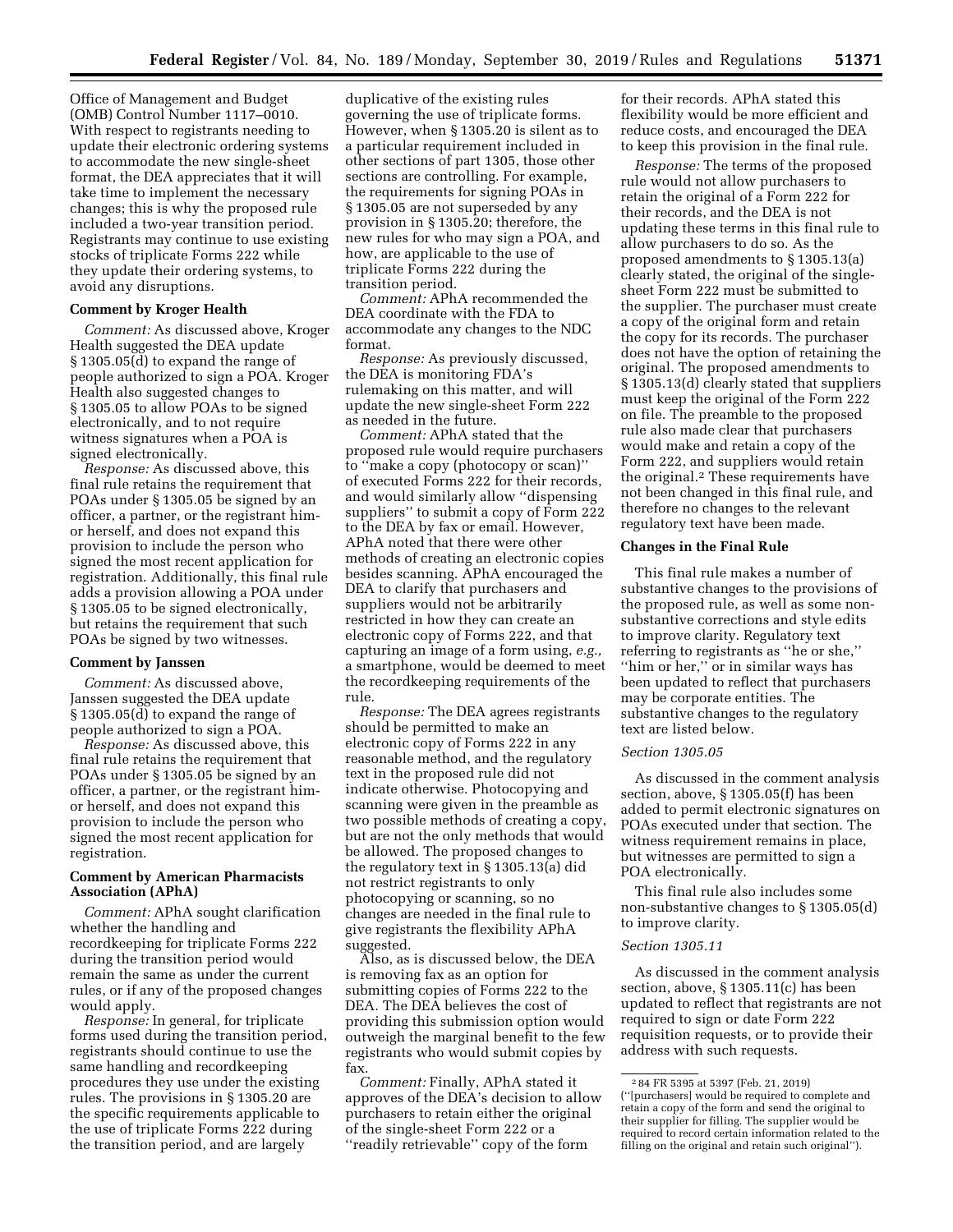#### *Section 1305.13*

As discussed in the comment analysis section, above, § 1305.13(a) has been updated to make explicit that purchasers must make a copy of the original Form 222 for their records before forwarding the original to the supplier, and that purchasers may retain either paper or electronic copies of Forms 222 for their records.

As discussed in the comment responses, above, § 1305.13(b) has been updated to not require ARCOS-reporting suppliers to create and fill out copies of Forms 222 in addition to the originals.

Section 1305.13(d) has been updated to remove fax as one of the options for submitting copies of completed Forms 222 to the DEA. On further review, the DEA believes the cost of providing this submission option would outweigh the marginal benefit to the few registrants who would submit copies by fax. Even if fax submission were permitted, the DEA believes that the vast majority of registrants would use the other options available—mail and email. Removing fax submissions as an option will simplify the processing of Form 222 copies for DEA, though excepted cost savings of this change are minimal.

# *Section 1305.17*

As discussed in the comment responses, above, § 1305.17(e) has been added in this final rule to clarify that the requirement to maintain copies of Forms 222 separately from all other records may be met, for electronic copies, by storing them in such a way that they are readily retrievable separately from all other records.

Additionally, newly added § 1305.17(e) also includes a provision allowing electronic copies of Forms 222 to be stored at a location different from the registered location, provided such forms are readily retrievable at the registered location upon request. This will give purchasers more flexibility in utilizing electronic records systems while still ensuring the inspection process is not unduly hindered by complex recordkeeping arrangements.

# *Section 1305.18*

Section 1305.18 has been updated to properly reflect the requirements of § 1301.52(c), which directs registrants discontinuing business activities with respect to controlled substances to return all unexecuted Forms 222 to the Registration Section at DEA headquarters. Section 1305.18 currently states that unused Forms 222 should be returned to the nearest DEA office. This final rule resolves this conflict by updating § 1305.18 to require registrants to return all unused Forms 222 to the Registration Section. The current mailing address for the Registration Section may be found in 21 CFR 1321.01.

#### *Section 1305.20*

Section 1305.20(h) has been updated to provide that unused triplicate Forms 222 should be returned to the Registration Section at DEA headquarters. This matches the new language in § 1305.18, and resolves the conflict with § 1301.52(c).

The introductory text to § 1305.20 has been updated to make clear that even if registrants still have a supply of triplicate Forms 222 available after the two-year transition period, they must switch to using the new single-sheet Form 222 at that point.

## **Regulatory Analysis**

The DEA conducted a regulatory analysis of the final rule to determine how its provisions will impact registrants and the DEA. The results of this analysis are outlined below.

*Executive Orders 12866 (Regulatory Planning and Review), 13563 (Improving Regulation and Regulatory Review), and 13771 (Reducing Regulation and Controlling Regulatory Costs)* 

This final rule was developed in accordance with the principles of Executive Orders 12866, 13563 and 13771. Executive Order 12866 directs agencies to assess all costs and benefits of available regulatory alternatives and, if regulation is necessary, to select regulatory approaches that maximize net benefits (including potential economic, environmental, public health, and safety effects; distributive impacts; and equity). Executive Order 13563 is supplemental to and reaffirms the principles, structures, and definitions governing regulatory review as established in Executive Order 12866. Executive Order 12866 classifies a ''significant regulatory action,'' requiring review by OMB, as any regulatory action that is likely to result in a rule that may: (1) Have an annual effect on the economy of \$100 million or more or adversely affect in a material way the economy, a sector of the economy, productivity, competition, jobs, the environment, public health or safety, or State, local, or tribal governments or communities; (2) create a serious inconsistency or otherwise interfere with an action taken or planned by another agency; (3) materially alter the budgetary impact of entitlements, grants, user fees, or loan programs or the rights and obligations of

recipients thereof; or (4) raise novel legal or policy issues arising out of legal mandates, the President's priorities, or the principles set forth in the Executive Order.

1. The DEA expects that this regulatory action will not have an annual effect on the economy of \$100 million or more in at least one year and therefore is not an economically significant regulatory action. DEA's analysis finds that this final rule will result in an annual cost-savings of \$25.9 million; approximately \$22.1 million to purchasers (persons executing DEA Form 222s) primarily due to efficiencies gained from having more lines per form, anticipated reduction of instances of form failure, allowing the use of a printer, and general ease of use; approximately \$0.2 million to nondispensing suppliers (manufacturers and distributors) due to the elimination of the requirement that registrants mail copies of their completed order forms to their DEA field office; \$2.9 million to dispensing suppliers due to having the option to scan and email completed order forms; and \$0.8 million to the DEA from reduction in cost of forms production, postage, and equipment maintenance.

2. This regulatory action is not likely to result in a rule that may create a serious inconsistency or otherwise interfere with an action taken or planned by another agency.

3. This regulatory action is not likely to result in a rule that may materially alter the budgetary impact of entitlements, grants, user fees, or loan programs or the rights and obligations of recipients thereof.

4. This regulatory action is not likely to result in a rule that may raise novel legal or policy issues arising out of legal mandates, the President's priorities, or the principles set forth in the Executive Order.

This final rule is estimated to have a total cost savings of \$25.9 million. Although this final rule is not a significant regulatory action under Executive Order 12866, this final rule is expected to be an Executive Order 13771 deregulatory action.

An economic analysis of this rule can be found in the rulemaking docket at *[https://www.regulations.gov.](https://www.regulations.gov)* 

## *Executive Order 12988, Civil Justice Reform*

This final rule meets the applicable standards set forth in sections 3(a) and 3(b)(2) of Executive Order 12988, Civil Justice Reform to eliminate ambiguity, minimize litigation, establish clear legal standards, and reduce burden.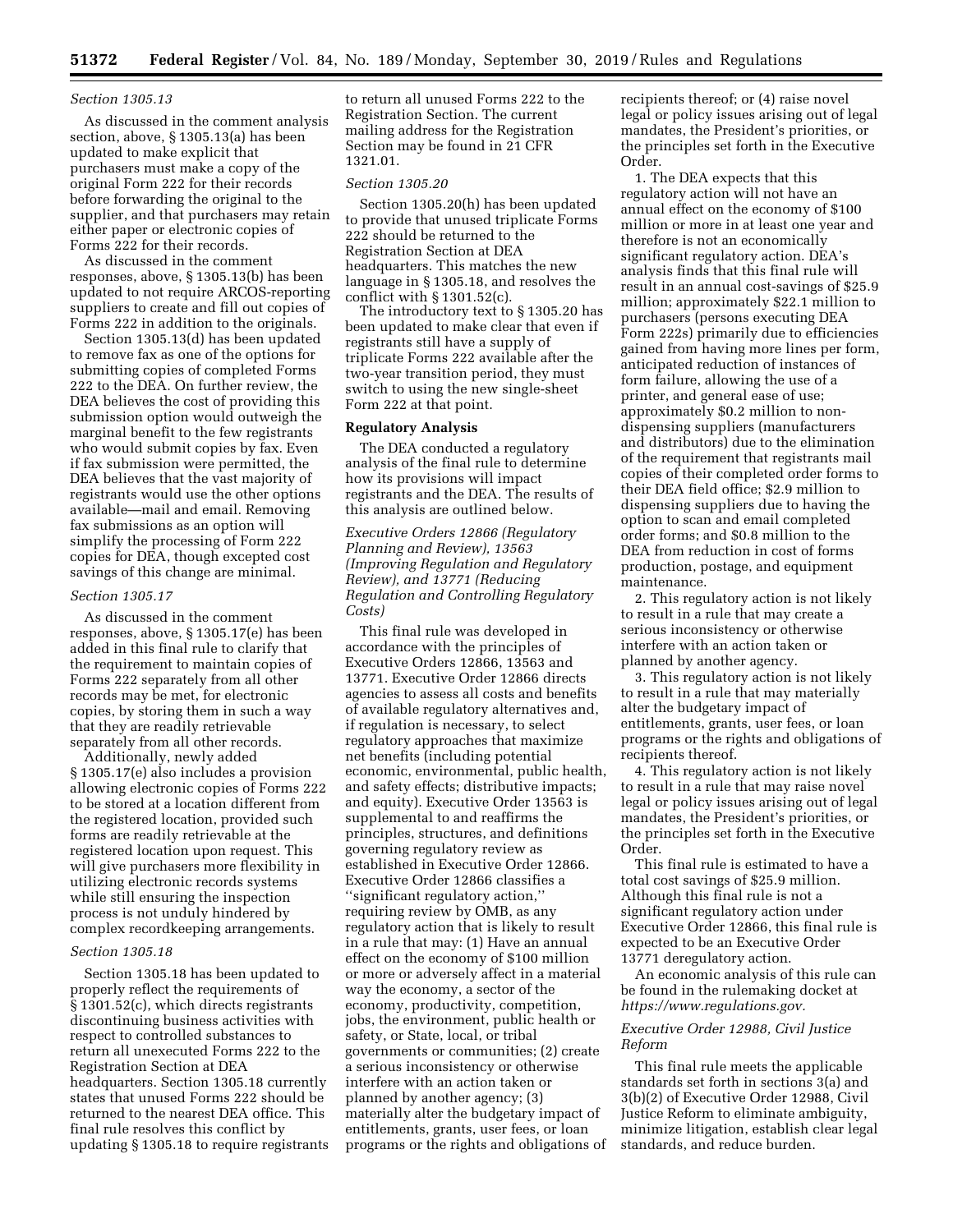## *Executive Order 13132, Federalism*

This final rule does not have federalism implications warranting the application of Executive Order 13132. The final rule does not have substantial direct effects on the States, on the relationship between the national government and the States, or the distribution of power and responsibilities among the various levels of government.

## *Executive Order 13175, Consultation and Coordination With Indian Tribal Governments*

This final rule does not have substantial direct effects on the States, on the relationship between the national government and the States, or the distribution of power and responsibilities between the Federal Government and Indian tribes.

## *Regulatory Flexibility Act*

The Administrator hereby certifies that this final rule has been drafted, in accordance with the Regulatory Flexibility Act (RFA) (5 U.S.C. 605(b)), and by approving it, certifies that this rule will not have a significant economic impact upon a substantial number of small entities.

In accordance with the RFA, the DEA evaluated the impact of this rule on small entities. The DEA is amending its regulations to implement a new singlesheet format for order forms (DEA Form 222) which are issued by the DEA to DEA registrants to allow them to order schedule I and/or II controlled substances. The DEA is also making a number of minor procedural changes, including, among other things, who can issue the power of attorney that is required for others to sign DEA Form 222. This final rule affects all parties (purchaser and suppliers) to transactions where a DEA Form 222 is used.

Based on its records, the DEA estimates that 71,481 entities are affected by this rule, which consists of 336 manufacturers, 378 distributors, 31,887 pharmacies, 7,980 hospitals and clinics and 30,900 practitioners. The DEA estimates that 65,984 (92.3%) of the total 71,481 affected entities are small entities (312 manufacturers, 364 distributors, 31,217 pharmacies, 3,716 hospitals and clinics and 30,375 practitioners). The estimated economic impact varies for purchasers and suppliers, and among the suppliers, dispensing suppliers and nondispensing suppliers.

''Purchasers'' are registrants (primarily pharmacies, practitioners, hospitals and clinics) who execute DEA Form 222 to order schedules I and II controlled substances. The use of the new single sheet form will require purchasers to make a copy (paper or electronic) prior to submission to a supplier at an estimated cost of \$0.22 per form, or a total of \$734,646 per year. However, some cost savings are expected due to efficiencies gained from the new form. Key advantages include: (1) Reduction in number of forms executed due to increased number of lines per form, (2) reduction in form failure due to upgraded high-quality secure paper (fewer incidences of tears, carbon not copying through, improper tear of perforated edges, etc.), and (3) increased efficiency in completing the form due to ability to use a computer printer to fill the form (in addition to the existing allowable methods of typewriter, pen, or indelible pencil). Purchasers, as a group, are anticipated to save \$22,794,750, for a net savings of \$22,060,104, or \$312 per entity.

'Dispensing suppliers'' are individual or institutional practitioners (*e.g.,*  physicians, pharmacies, hospitals, clinics, etc.) that are registered to dispense a controlled substance and may also distribute (without being registered to distribute) a quantity of such substance to another practitioner using a DEA Form 222. The final rule will allow the dispensing supplier to submit their copy of the order form to the DEA via email, as an alternative to submitting it by mail. Assuming dispensers will opt for the less costly scan and email method, based on an estimated 17,480 dispensing suppliers, the DEA estimates the dispensing suppliers, as a group, will save \$2,861,977 per year or \$164 per supplier.

''Non-dispensing suppliers'' are persons registered with the DEA as manufacturers or distributors of controlled substances listed in schedules I or II. The final rule and new form will remove the requirement to ship their copies of the received order forms to their DEA field office at the end of each month. The DEA estimates, by removing this requirement, the nondispensing suppliers, as a group will save \$239,657 per year, or \$336 per entity.

In summary, the final rule is estimated to save purchasers, dispensing suppliers, and nondispensing suppliers, \$312, \$164, and \$336 per entity per year, respectively. The DEA uses 3% of annual revenue as threshold for ''significant economic impact.'' The annual revenue at which \$312, \$164, and \$336 is 3% equates to \$10,400, \$5,467, and \$11,200, respectively. The DEA estimates the

annual revenues of purchasers, dispensing suppliers, and nondispensing suppliers are greater than \$10,400, \$5,467, and \$11,200, respectively, resulting in an economic impact of less than 3% of annual revenue.

Therefore, the DEA's evaluation of economic impact by size category indicates that the rule will not have a significant economic impact on a substantial number of small entities.

#### *Unfunded Mandates Reform Act of 1995*

This final rule will not result in the expenditure by State, local and tribal governments, in the aggregate, or by the private sector, of \$100,000,000 or more (adjusted for inflation) in any one year, and will not significantly or uniquely affect small governments. Therefore, no actions were deemed necessary under the provisions of the Unfunded Mandates Reform Act of 1995, 2 U.S.C. 1532.

#### *Paperwork Reduction Act of 1995*

Pursuant to section 3507(d) of the Paperwork Reduction Act of 1995 (PRA) (44 U.S.C. 3501 *et seq.*), the DEA has identified the following collections of information related to this final rule. A person is not required to respond to a collection of information unless it displays a valid OMB control number. Copies of existing information collections approved by OMB may be obtained at *[http://www.reginfo.gov/](http://www.reginfo.gov/public/do/PRAMain)  [public/do/PRAMain.](http://www.reginfo.gov/public/do/PRAMain)* 

## *A. Collections of Information Associated With the Final Rule*

*Title:* U.S. Official Order Forms for Schedules I & II Controlled Substances (Accountable Forms), Order Form Requisition.

*OMB Control Number:* 1117–0010. *Form Number:* DEA–222.

The DEA Form 222 provides the DEA with oversight and control over the distribution of schedules I and II controlled substances. The form is the only document that can authorize the distribution of schedules I and II controlled substances within the closed system of distribution. The DEA is amending its regulations to implement a new single-sheet format for order forms (DEA Form 222) which are issued by DEA to DEA registrants to allow them to order schedule I and/or II controlled substances. Currently, the DEA Form 222 is a triplicate form with interleaved carbon paper.

The new single-sheet format is expected to lower labor burden due to efficiencies gained from having more lines per form, anticipated reduction of instances of form failure, allowing the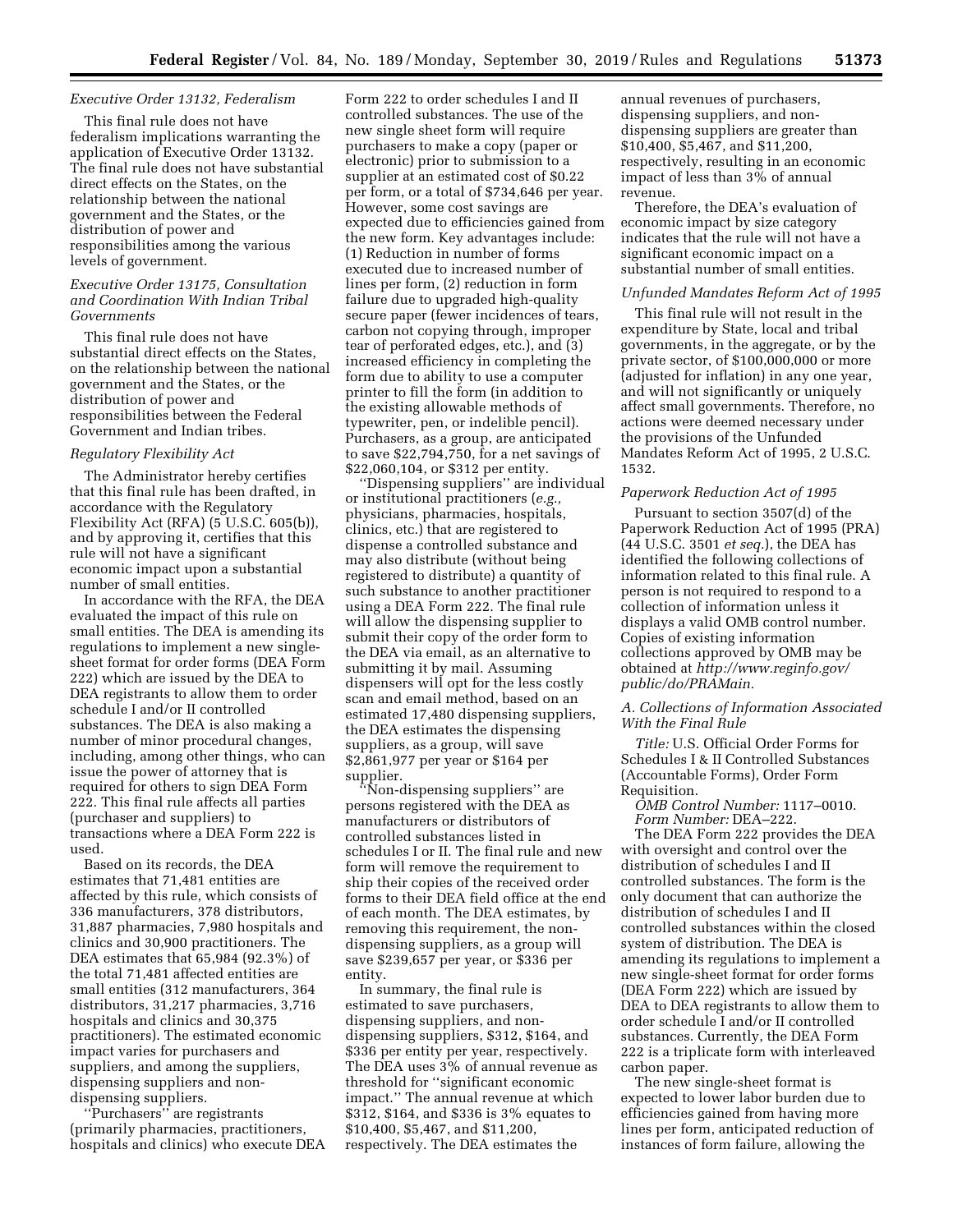use of a printer, and general ease of use. Additionally, this rule removes the requirement for ARCOS-reporting suppliers to mail completed order forms to the DEA field offices. Finally, this rule will also allow suppliers that do not report to ARCOS (generally dispensers who distribute) to submit completed order forms to DEA headquarters via mail or email.

DEA registrants will be allowed to exhaust their supply of the current forms as part of the transition to using the new single-sheet form. When a registrant's supply of triplicate forms is depleted, the DEA will issue the registrant the new single-sheet forms. This rule includes a ''sunset date''—a date after which use of the triplicate forms will not be allowed—of October 30, 2021.

This rule does not impact those who use the electronic equivalent order form. Since the proposed rule, the DEA has adjusted its methodology to estimate the amount of online responses relative to paper responses to account for the additional ordering lines included on the new paper form. As a result, the estimated number of online responses has decreased, but the average burden per response has increased, so the total annual hour burden estimate remains the same. The DEA now estimates the following number of respondents and burden associated with this collection of information (which includes DEA Form 222 and the electronic equivalent):

• Number of respondents: 125,435.

• Frequency of response: 42.7 per respondent per year (average).

• Number of responses: 5,350,000 (3,300,000 paper DEA Form 222; 2,050,000 electronic equivalent).

• Burden per response: \$0.1925.

• Total annual hour burden:

1,030,000.

Since this rule eliminates the requirement that suppliers mail completed DEA Forms 222 to their local DEA field offices, the cost burden associated with that requirement is also eliminated. However, this rule requires purchasers to make copies of the new single-sheet Form 222 before submitting the original to the supplier; the DEA estimates this printing/copying will have a cost burden of \$130,350.

If you need a copy of the information collection instrument(s) with instructions or additional information, please contact the Regulatory Drafting and Policy Support Section (DPW), Diversion Control Division, Drug Enforcement Administration; Mailing Address: 8701 Morrissette Drive, Springfield, Virginia 22152; Telephone: (202) 598–6812.

Any additional comments on this collection of information may be sent in writing to the Office of Information and Regulatory Affairs, OMB, Attention: Desk Officer for DOJ, Washington, DC 20503. Please state that your comment refers to OMB Control Number 1117– 0010.

#### *Congressional Review Act*

This final rule is not a major rule as defined by the Congressional Review Act (CRA), 5 U.S.C. 804. This final rule will not result in an annual effect on the economy of \$100,000,000 or more; a major increase in costs or prices; or significant adverse effects on competition, employment, investment, productivity, innovation, or on the ability of United States-based companies to compete with foreignbased companies in domestic and export markets. Accordingly, this final rule is not subject to the reporting requirements under the CRA.

#### **List of Subjects in 21 CFR Part 1305**

Drug traffic control, Reporting and recordkeeping requirements.

For the reasons set forth above, the DEA amends 21 CFR part 1305 as follows:

# **PART 1305—ORDERS FOR SCHEDULE I AND II CONTROLLED SUBSTANCES**

■ 1. The authority citation for part 1305 continues to read as follows:

**Authority:** 21 U.S.C. 821, 828, 871(b), unless otherwise noted.

■ 2. Amend § 1305.05 by revising paragraph (d) and adding paragraph (f) to read as follows:

# **§ 1305.05 Power of attorney.**

\* \* \* \* \* (d) A power of attorney must be executed by:

(1) The registrant, if an individual; a partner of the registrant, if a partnership; or an officer of the registrant, if a corporation, corporate division, association, trust or other entity;

(2) The person to whom the power of attorney is being granted; and

(3) Two witnesses. \* \* \* \* \*

(f) A power of attorney executed under this section may be signed electronically, by any or all of the persons required to sign.

■ 3. Revise § 1305.11 to read as follows:

#### **§ 1305.11 Procedure for obtaining DEA Forms 222.**

(a) DEA Forms 222 are issued in mailing envelopes containing a predetermined number of forms based on the business activity of the registrant, each form consisting of one single-sheet. A limit, which is based on the business activity of the registrant, will be imposed on the number of DEA Forms 222 that will be furnished upon a requisition for order forms unless additional forms are specifically requested and a reasonable need for such additional forms is shown.

(b) Any person with an active registration that is authorized to order schedule I and II controlled substances is entitled to obtain a DEA Form 222, which will be supplied at any time after the DEA registration is granted. Any person holding a registration authorizing the person to obtain a DEA Form 222 may requisition the forms through a DEA secured network connection or by contacting any Division Office or the Registration Section of the Administration through the customer service center.

(c) Each requisition must show the name, address, and registration number of the registrant and the number of DEA Forms 222 desired.

(d) DEA Forms 222 will have an order form number and be issued with the name, address and registration number of the registrant, the authorized activity, and schedules of the registrant. This information cannot be altered or changed by the registrant; the registrant must report any errors to the local Division Office or the Registration Section of the Administration to modify the registration.

 $\blacksquare$  4. Amend § 1305.12 by revising paragraph (a) to read as follows:

#### **§ 1305.12 Procedure for executing DEA Forms 222.**

(a) A purchaser must prepare and execute a DEA Form 222 by use of a typewriter, computer printer, pen, or indelible pencil.

\* \* \* \* \*

 $\blacksquare$  5. Amend § 1305.13 by revising paragraphs (a), (b), (d), and (e) to read as follows:

### **§ 1305.13 Procedure for filling DEA Forms 222.**

(a) A purchaser must make a copy of the original DEA Form 222 for its records and then submit the original to the supplier. The copy retained by the purchaser may be in paper or electronic form.

(b) A supplier may fill the order, if possible and if the supplier desires to do so, and must record on the original DEA Form 222 its DEA registration number and the number of commercial or bulk containers furnished on each item and the date on which the containers are shipped to the purchaser. If an order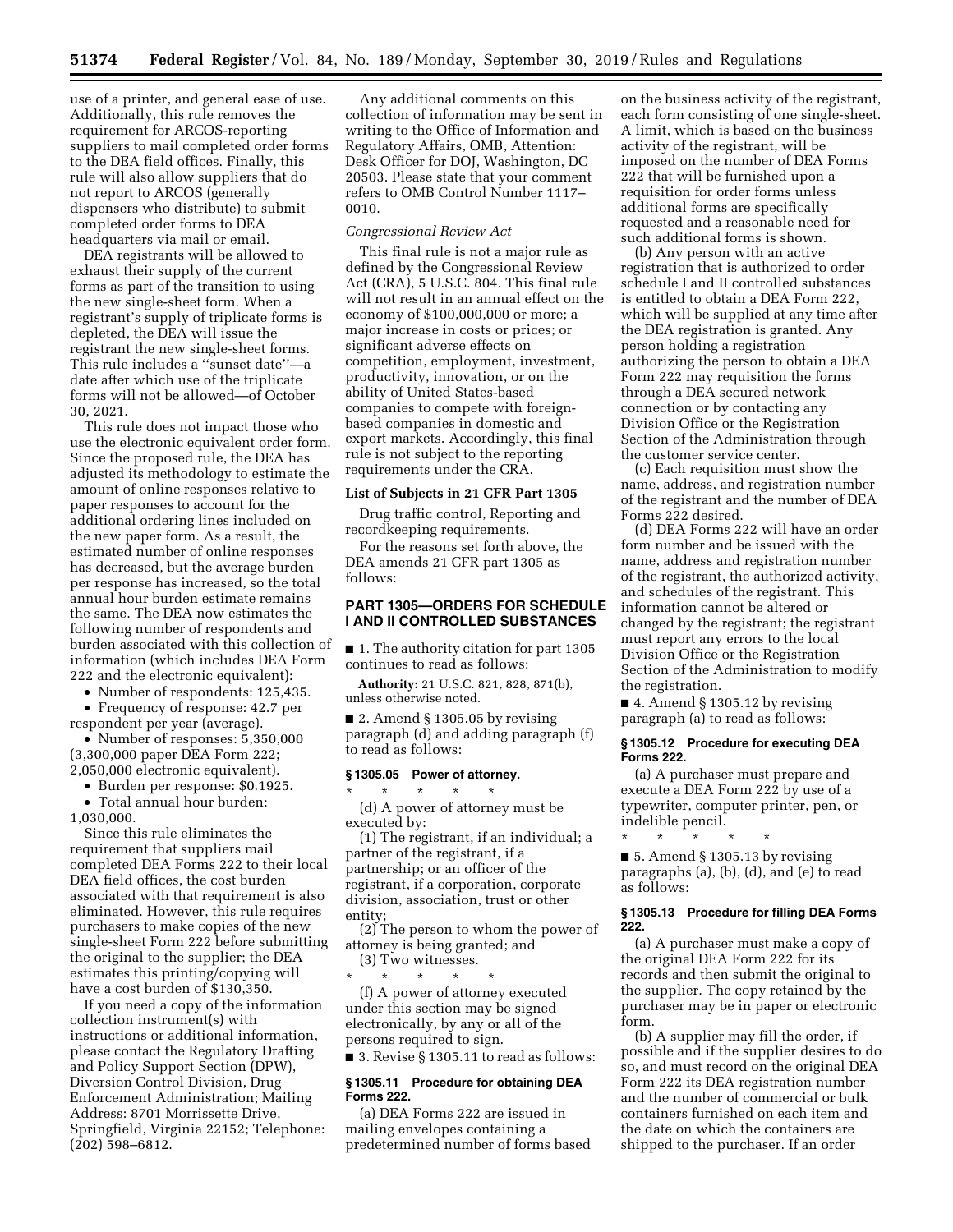cannot be filled in its entirety, it may be filled in part and the balance supplied by additional shipments within 60 days following the date of the DEA Form 222. No DEA Form 222 is valid more than 60 days after its execution by the purchaser, except as specified in paragraph (f) of this section.

\* \* \* \* \* (d) The supplier must retain the original DEA Form 222 for the supplier's files in accordance with § 1305.17(c). Any supplier who is not required to report acquisition/ disposition transactions to the Automation of Reports and Consolidated Orders System (ARCOS) under § 1304.33(c) (such as a practitioner) must make and submit a copy of the original DEA Form 222 to DEA, either by mail to the Registration Section, or by email to *[DEA.Orderforms@usdoj.gov.](mailto:DEA.Orderforms@usdoj.gov)* The copy must be forwarded at the close of the month during which the order is filled. If an order is filled by partial shipments, the copy must be forwarded at the close of the month during which the final shipment is made or the 60-day validity period expires.

(e) The purchaser must record on its copy of the DEA Form 222 the number of commercial or bulk containers furnished on each item and the dates on which the containers are received by the purchaser.

\* \* \* \* \* ■ 6. Amend § 1305.14 by revising the first two sentences of paragraph (a) and paragraph (b) to read as follows:

#### **§ 1305.14 Procedure for endorsing DEA Forms 222.**

(a) A DEA Form 222, made out to any supplier who cannot fill all or a part of the order within the time limitation set forth in § 1305.13, may be endorsed to another supplier for filling. The endorsement must be made only by the supplier to whom the DEA Form 222 was first made, must state (in the spaces provided in Part 3 on the original DEA Form 222) the DEA number of the second supplier, and must be signed and dated by a person authorized to obtain and execute DEA Forms 222 on behalf of the first supplier. \* \* \*

(b) Distributions made on endorsed DEA Forms 222 must be reported by the second supplier in the same manner as all other distributions.

 $\blacksquare$  7. Amend § 1305.15 by revising paragraphs (b) and (d) to read as follows:

#### **§ 1305.15 Unaccepted and defective DEA Forms 222.**

\* \* \* \* \*

(b) If a DEA Form 222 cannot be filled for any reason under this section, the supplier must return the original DEA Form 222 to the purchaser with a statement as to the reason (*e.g.,* illegible or altered).

\* \* \* \* \*

(d) When a purchaser receives an unaccepted order, the original DEA Form 222 and the statement must be retained in the files of the purchaser in accordance with § 1305.17. A defective DEA Form 222 may not be corrected; it must be replaced by a new DEA Form 222 for the order to be filled.

 $\blacksquare$  8. Amend § 1305.16 by revising paragraphs (a) and (d) to read as follows:

## **§ 1305.16 Lost and stolen DEA Forms 222.**

(a) If a purchaser ascertains that an unfilled DEA Form 222 has been lost, the purchaser must execute another and attach a statement containing the order form number and date of the lost form, and stating that the goods covered by the first DEA Form 222 were not received through loss of that DEA Form 222. A copy of the second form and a copy of the statement must be retained with a copy of the DEA Form 222 first executed. A copy of the statement must be attached to a copy of the second DEA Form 222 sent to the supplier. If the first DEA Form 222 is subsequently received by the supplier to whom it was directed, the supplier must mark upon the face ''Not accepted'' and return the original DEA Form 222 to the purchaser, who must attach it to the statement.

\* \* \* \* \* (d) If any DEA Forms 222 are lost or stolen, and the purchaser is unable to state the order form numbers of the DEA Forms 222, the purchaser must report, in lieu of numbers of the forms, the date or approximate date of issuance. \* \* \* \* \*

■ 9. Amend § 1305.17 by revising paragraphs (a), (b), and (c) and adding paragraph (e) to read as follows:

## **§ 1305.17 Preservation of DEA Forms 222.**

(a) The purchaser must retain a copy of each executed DEA Form 222 and all copies of unaccepted or defective forms with each statement attached.

(b) The supplier must retain the original of each DEA Form 222 that it has filled.

(c) DEA Forms 222 must be maintained separately from all other records of the registrant. DEA Forms 222 are required to be kept available for inspection for a period of two years. If a purchaser has several registered locations, the purchaser must retain a copy of the executed DEA Form 222 and any attached statements or other related

documents (not including unexecuted DEA Forms 222, which may be kept elsewhere under § 1305.12(e)), at the registered location printed on the DEA Form 222.

\* \* \* \* \*

(e) Electronic copies of DEA Forms 222 will be deemed to be maintained separately from all other records of the registrant, for the purposes of this section, if such copies are readily retrievable separately from all other records. Electronic copies of DEA Forms 222 may be stored on a system at a location different from the registered location, provided such copies are readily retrievable at the registered location.

■ 10. Revise § 1305.18 to read as follows:

## **§ 1305.18 Return of unused DEA Forms 222.**

If the registration of any purchaser terminates (because the purchaser dies, ceases legal existence, discontinues business or professional practice, or changes the name or address as shown on the purchaser's registration) or is suspended or revoked under § 1301.36 of this chapter for all Schedule I and II controlled substances for which the purchaser is registered, the purchaser must return all unused DEA Forms 222 to the Registration Section.

 $\blacksquare$  11. Amend § 1305.19 by revising paragraph (a) to read as follows:

# **§ 1305.19 Cancellation and voiding of DEA Forms 222.**

(a) A purchaser may cancel part or all of an order on a DEA Form 222 by notifying the supplier in writing of the cancellation. The supplier must indicate the cancellation on the original DEA Form 222 sent by the purchaser by drawing a line through the canceled items and printing ''canceled'' in the space provided for the number of items shipped.

\* \* \* \* \*

■ 12. Add § 1305.20 to read as follows:

#### **§ 1305.20 Transition provisions allowing continued use of existing stocks of triplicate DEA Forms 222.**

Registrants may continue to use existing stocks of the triplicate DEA Form 222 until October 30, 2021. In any case, as soon as a registrant's supply of triplicate DEA Forms 222 is exhausted, the registrant must use the new singlesheet DEA Form 222. The provisions of this part are applicable to the use of triplicate forms, except for the specific rules as provided in this section.

(a) *Procedure for obtaining triplicate DEA Forms 222.* The DEA will no longer issue triplicate forms. Triplicate DEA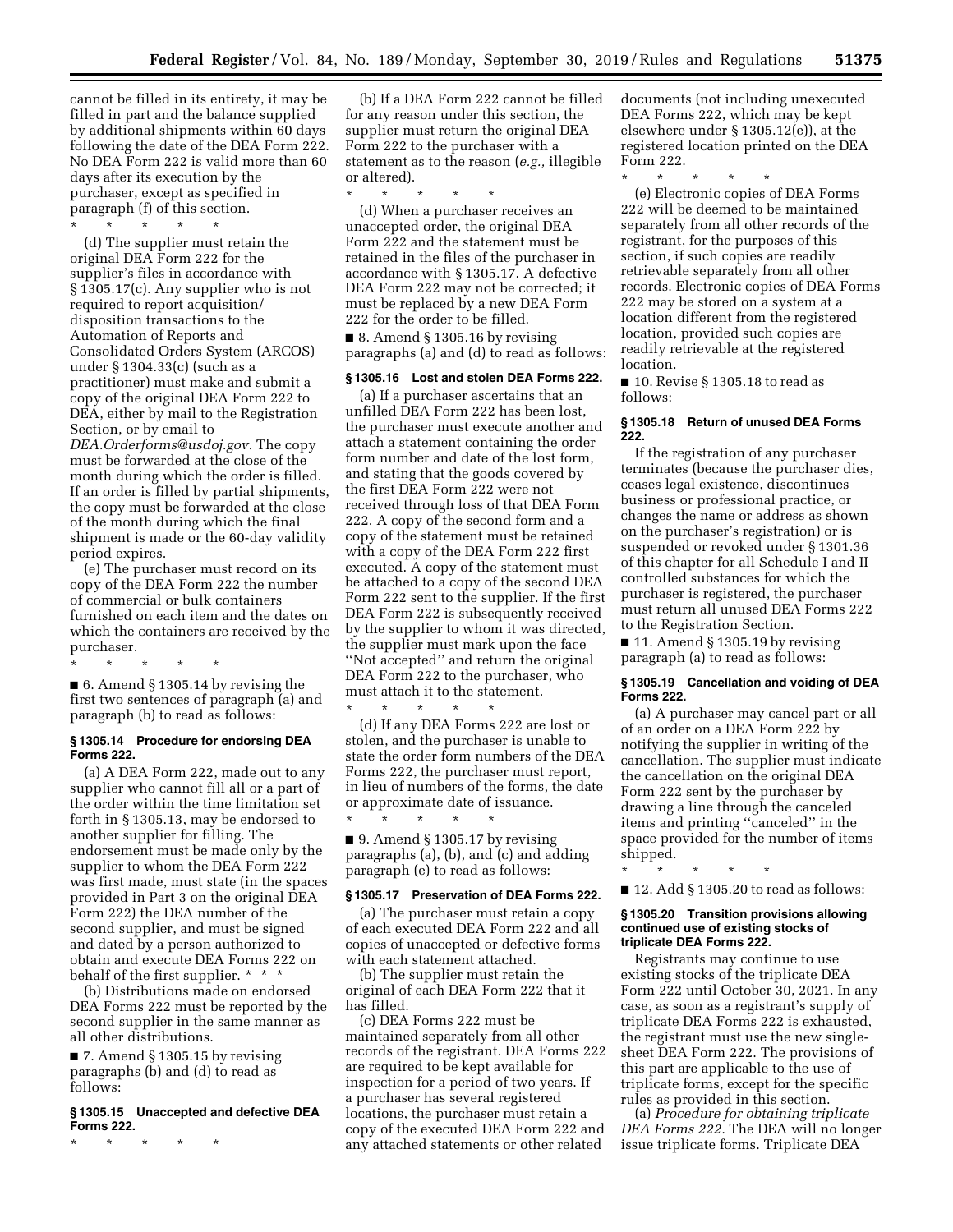Forms 222 will not be accepted after October 30, 2021.

(b) *Procedure for executing triplicate DEA Forms 222.* (1) A purchaser must prepare and execute a triplicate DEA Form 222 simultaneously by means of interleaved carbon sheets that are part of the triplicate DEA Form 222. Triplicate DEA Form 222 must be prepared by use of a typewriter, pen, or indelible pencil.

(2) Only one item may be entered on each numbered line. An item must consist of one or more commercial or bulk containers of the same finished or bulk form and quantity of the same substance. The number of lines completed must be noted on that form at the bottom of the form, in the space provided. Triplicate DEA Forms 222 for carfentanil, etorphine hydrochloride, and diprenorphine must contain only these substances.

(3) The name and address of the supplier from whom the controlled substances are being ordered must be entered on the form. Only one supplier may be listed on any form.

(4) Each triplicate DEA Form 222 must be signed and dated by a person authorized to sign an application for registration or a person granted power of attorney to sign a DEA Form 222 under § 1305.05. The name of the purchaser, if different from the individual signing the DEA Form 222, must also be inserted in the signature space.

(5) Unexecuted DEA Forms 222 may be kept and may be executed at a location other than the registered location printed on the form, provided that all unexecuted forms are delivered promptly to the registered location upon an inspection of the location by any officer authorized to make inspections, or to enforce, any Federal, State, or local law regarding controlled substances.

(c) *Procedure for filling triplicate DEA Forms 222.* (1) A purchaser must submit Copy 1 and Copy 2 of the triplicate DEA Form 222 to the supplier and retain Copy 3 in the purchaser's files.

(2) A supplier may fill the order, if possible and if the supplier desires to do so, and must record on Copies 1 and 2 the number of commercial or bulk containers furnished on each item and the date on which the containers are shipped to the purchaser. If an order cannot be filled in its entirety, it may be filled in part and the balance supplied by additional shipments within 60 days following the date of the triplicate DEA Form 222. No triplicate DEA Form 222 is valid more than 60 days after its execution by the purchaser, except as specified in paragraph (c)(6) of this section.

(3) The controlled substances must be shipped only to the purchaser and the

location printed by the Administration on the triplicate DEA Form 222, except as specified in paragraph (c)(6) of this section.

(4) The supplier must retain Copy 1 of the triplicate DEA Form 222 for his or her files in accordance with paragraph (g)(3) of this section and forward Copy 2 to the Special Agent in Charge of the Drug Enforcement Administration in the area in which the supplier is located. Copy 2 must be forwarded at the close of the month during which the order is filled. If an order is filled by partial shipments, Copy 2 must be forwarded at the close of the month during which the final shipment is made or the 60-day validity period expires.

(5) The purchaser must record on Copy 3 of the triplicate DEA Form 222 the number of commercial or bulk containers furnished on each item and the dates on which the containers are received by the purchaser.

(6) DEA triplicate Forms 222 submitted by registered procurement officers of the Defense Supply Center of the Defense Logistics Agency for delivery to armed services establishments within the United States may be shipped to locations other than the location printed on the triplicate DEA Form 222, and in partial shipments at different times not to exceed six months from the date of the order, as designated by the procurement officer when submitting the order.

(d) *Procedure for endorsing triplicate DEA Forms 222.* (1) A triplicate DEA Form 222, made out to any supplier who cannot fill all or a part of the order within the time limitation set forth in paragraph (c) of this section, may be endorsed to another supplier for filling. The endorsement must be made only by the supplier to whom the triplicate DEA Form 222 was first made, must state (in the spaces provided on the reverse sides of Copies 1 and 2 of the triplicate DEA Form 222) the name and address of the second supplier, and must be signed by a person authorized to obtain and execute triplicate DEA Forms 222 on behalf of the first supplier. The first supplier may not fill any part of an order on an endorsed form. The second supplier may fill the order, if possible and if the supplier desires to do so, in accordance with paragraphs (c)(2) through (4) of this section, including shipping all substances directly to the purchaser.

(2) Distributions made on endorsed triplicate DEA Forms 222 must be reported by the second supplier in the same manner as all other distributions.

(e) *Unaccepted and defective triplicate DEA Forms 222.* (1) A triplicate DEA Form 222 must not be filled if either of the following apply:

(i) The order is not complete, legible, or properly prepared, executed, or endorsed.

(ii) The order shows any alteration, erasure, or change of any description.

(2) If a triplicate DEA Form 222 cannot be filled for any reason under this section, the supplier must return Copies 1 and 2 to the purchaser with a statement as to the reason (*e.g.* illegible or altered).

(3) A supplier may for any reason refuse to accept any order and if a supplier refuses to accept the order, a statement that the order is not accepted is sufficient for purposes of this paragraph.

(4) When a purchaser receives an unaccepted order, Copies 1 and 2 of the triplicate DEA Form 222 and the statement must be attached to Copy 3 and retained in the files of the purchaser in accordance with paragraph (g) of this section. A defective triplicate DEA Form 222 may not be corrected; it must be replaced by a new triplicate DEA Form 222 for the order to be filled.

(f) *Lost and stolen triplicate DEA Forms 222.* (1) If a purchaser ascertains that an unfilled triplicate DEA Form 222 has been lost, the purchaser must execute another in triplicate and attach a statement containing the serial number and date of the lost form, and stating that the goods covered by the first triplicate DEA Form 222 were not received through loss of that triplicate DEA Form 222. Copy 3 of the second form and a copy of the statement must be retained with Copy 3 of the triplicate DEA Form 222 first executed. A copy of the statement must be attached to Copies 1 and 2 of the second triplicate DEA Form 222 sent to the supplier. If the first triplicate DEA Form 222 is subsequently received by the supplier to whom it was directed, the supplier must mark upon the face ''Not accepted'' and return Copies 1 and 2 to the purchaser, who must attach it to Copy 3 and the statement. However, if the registrant no longer can use triplicate forms, then the registrant shall proceed by issuing a new single-sheet form in accordance with § 1305.16.

(2) Whenever any used or unused triplicate DEA Forms 222 are stolen or lost (other than in the course of transmission) by any purchaser or supplier, the purchaser or supplier must immediately upon discovery of the theft or loss, report the theft or loss to the Special Agent in Charge of the Drug Enforcement Administration in the Divisional Office responsible for the area in which the registrant is located,